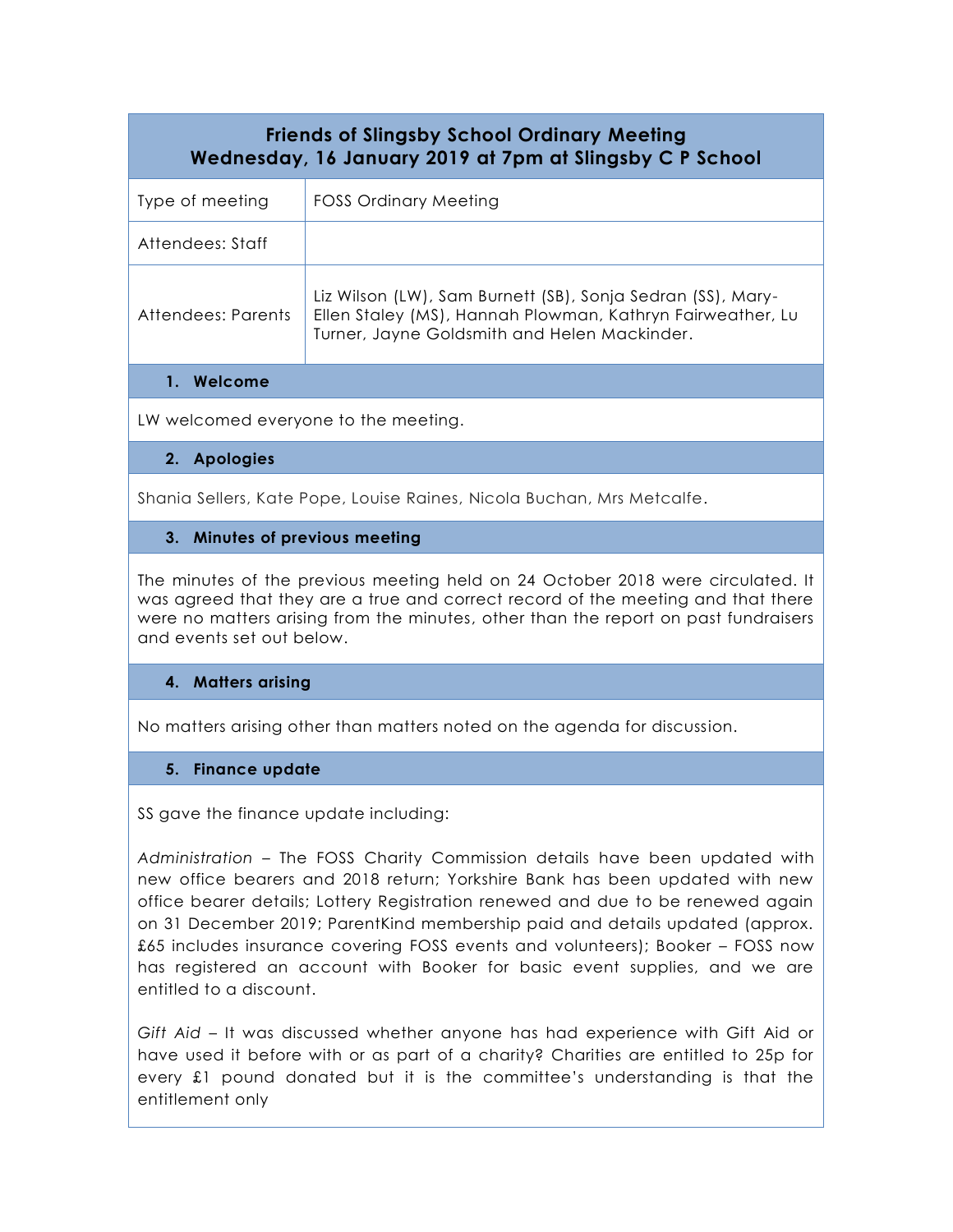arises where the donor doesn't get any benefit in return (e.g. an event with a prize is not eligible). Also, the donor's details need to be recorded and we would need to be careful how we record and store that information and how long we keep it. It was suggested that for appropriate events we could use a site like JustGiving so that donors can use it to pay a donation and enter their details without FOSS having to handle the information. *LW to review whether FOSS has had a JustGiving account or similar previously.*

# **Financial Summary – FOSS has raised £1543.43 so far for the 2018/2019 year.**

### **6. Report on past fundraisers and events**

SS gave the report on past fundraisers and events, including:

**Halloween Party – Raised £369.45**. Cheaper price on pre-sale tickets resulted in improved pre-sales so that we had a better idea of how many would be there on the night for catering purposes. Tuck shop and toy stall did very well and should be used to sell any leftover Duck Race items. Timing of when Halloween falls can dictate whether or not the party can happen. Even if the timing isn't convenience, we could run a pumpkin carving competition anyway to raise some money. Communicating how the pumpkin carving happens should be improved for next year and everyone encouraged to make more entries for pumping carving. FOSS needs to explain very clearly how the post school parties will work including how the children move from school and are picked up.

**BagsSchool – Raised £128** which is down on last year. At the next event in May, we could also do a village collection. In 2017 we received some very negative feedback over dropping the bags in mailboxes. *MS to book Bags2School for second week of May. SS to include a note in The Triangle about it.*

**Christmas Events – Raised £1,045.98** which is up on last year. The 30% increase in student numbers helps, but didn't give us the lift we expected. We spent more on raffle tickets compared to 2017. **Raffle ticket sales raised £956**, which is up on last year. Refreshments and tombola takings were down on last year and we need to make their availability much more obvious – after the production we could make an announcement that everyone can stay for a hot drink and to look at the tombola. For the next event, we need more people standing at the table to sell raffle tickets and refreshments/tombola.

It was noted that the Christmas Party went well, ran smoothly and the children seemed to enjoy it. Expenses were similar to last year, even though we have 30 more children. The meeting gave special thanks to Lu Turner for her efforts with Santa's Grotto.